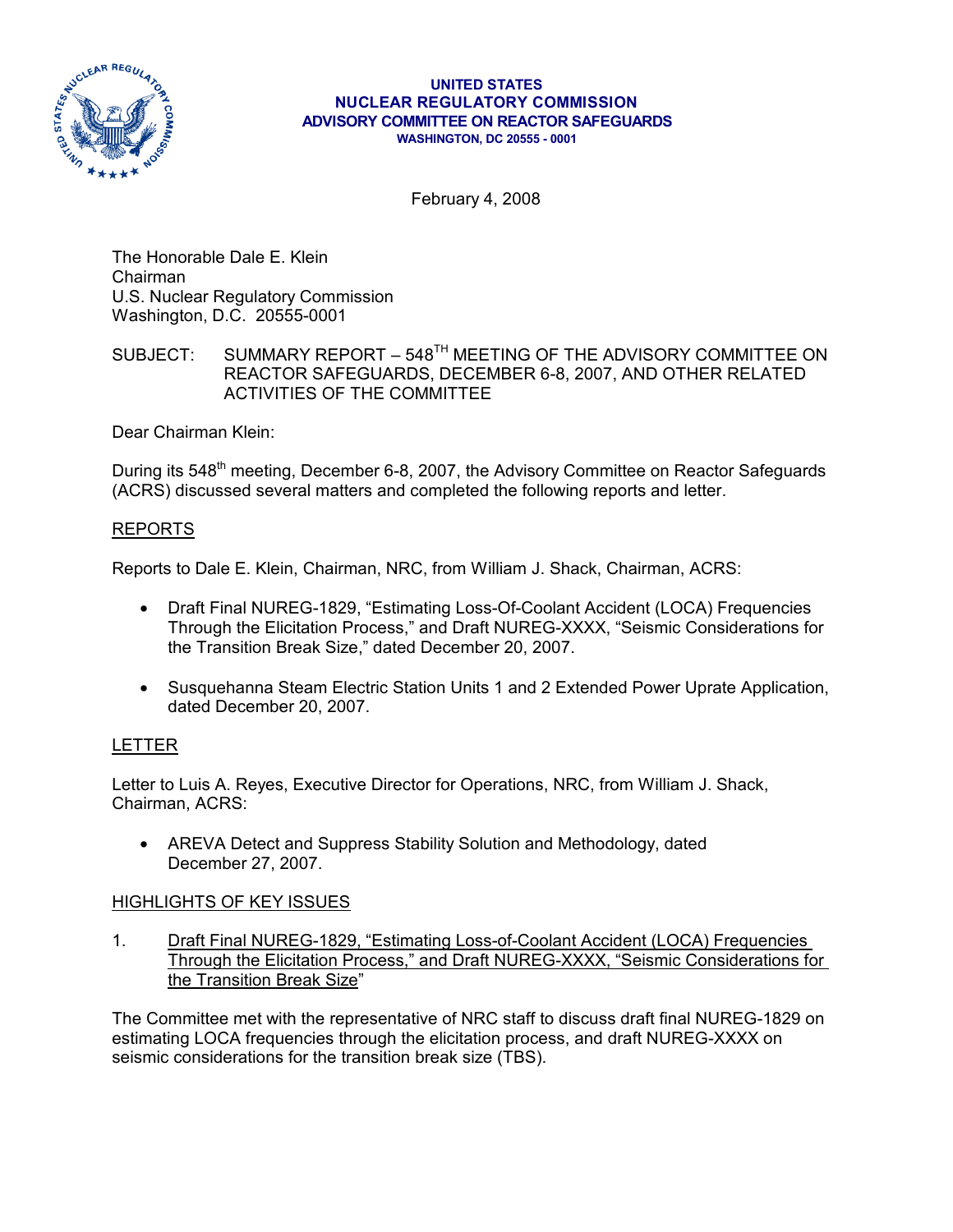The Commission has directed the staff to develop a risk-informed alternative to 10 CFR 50.46. An essential element of this effort is the selection of break size that has a mean frequency of occurrence of about  $10^{-5}$  per reactor year.

These reports provide the basis for a conservative selection of this TBS.

Draft final NUREG-1829 presents the results of a formal expert elicitation process that was used to estimate generic boiling water reactor (BWR) and pressurized water reactor (PWR) passivesystem LOCA frequencies associated with material degradation.

Draft NUREG-XXXX provides additional insights by investigating seismically induced failures in unflawed piping, flawed piping, and indirect piping failures caused by the failure of other components and supports. The results of the study indicate that, for PWRs, the likelihood of seismically induced failures in unflawed piping of size greater than the TBS is very low. Even for pipes with long surface flaws, the depths of these flaws must be very large for a high likelihood of failure during earthquakes. Inspection programs, leak detection systems, and other measures taken to eliminate failure mechanisms such as stress corrosion cracking would make the likelihood of such flaws very low.

#### Committee Action

The Committee issued a report to the NRC Chairman on this matter dated December 20, 2007, recommending that both NUREG reports be published. The Committee also recommended that regulatory decisions be based on the totality of the results from the sensitivity studies rather than the results from individual methods of expert judgment aggregation and that a set of consistent guidelines be established throughout the agency for the elicitation and aggregation of expert judgments including the performance of sensitivity studies.

#### 2. AREVA Enhanced Option III Long Term Stability Solution

The Committee met with representatives of the NRC staff and AREVA to discuss the staff's draft Safety Evaluations (SEs) for Topical Reports BAW-10255P, Revision 2, "Cycle-Specific DIVOM Methodology Using the RAMONA5-FA Code," and ANP-10262P, Revision 0, "Enhanced Option III Long Term Stability Solution." Representatives of AREVA presented an overview of the detect and suppress methodology described in these topical reports. Topical Report BAW-10255P describes a plant-specific Option III stability methodology using AREVA analytical methods and codes. The proposed plant-specific stability methodology resolves the technical deficiencies associated with the application of the generic Option III DIVOM methodology to certain core thermal-hydraulic conditions and power densities. The proposed plant-specific DIVOM calculation methodology relies on the AREVA RAMONA5-FA 3D code. In ANP-10262P AREVA proposed extension of the plant-specific DIVOM methodology to operation at an expanded operating domain in which the power densities and power-to-flow ratios increase. Operation at the expanded operating domain is expected to decrease the stability of the reactor. Therefore, the Enhanced Option III method introduces additional design features to ensure that General Design Criteria – 12 (GDC-12) requirements are met. GDC-12 requires that the core be designed such that instability is not possible or the instability is detected and suppressed. The staff summarized the results of its evaluation of these topical reports.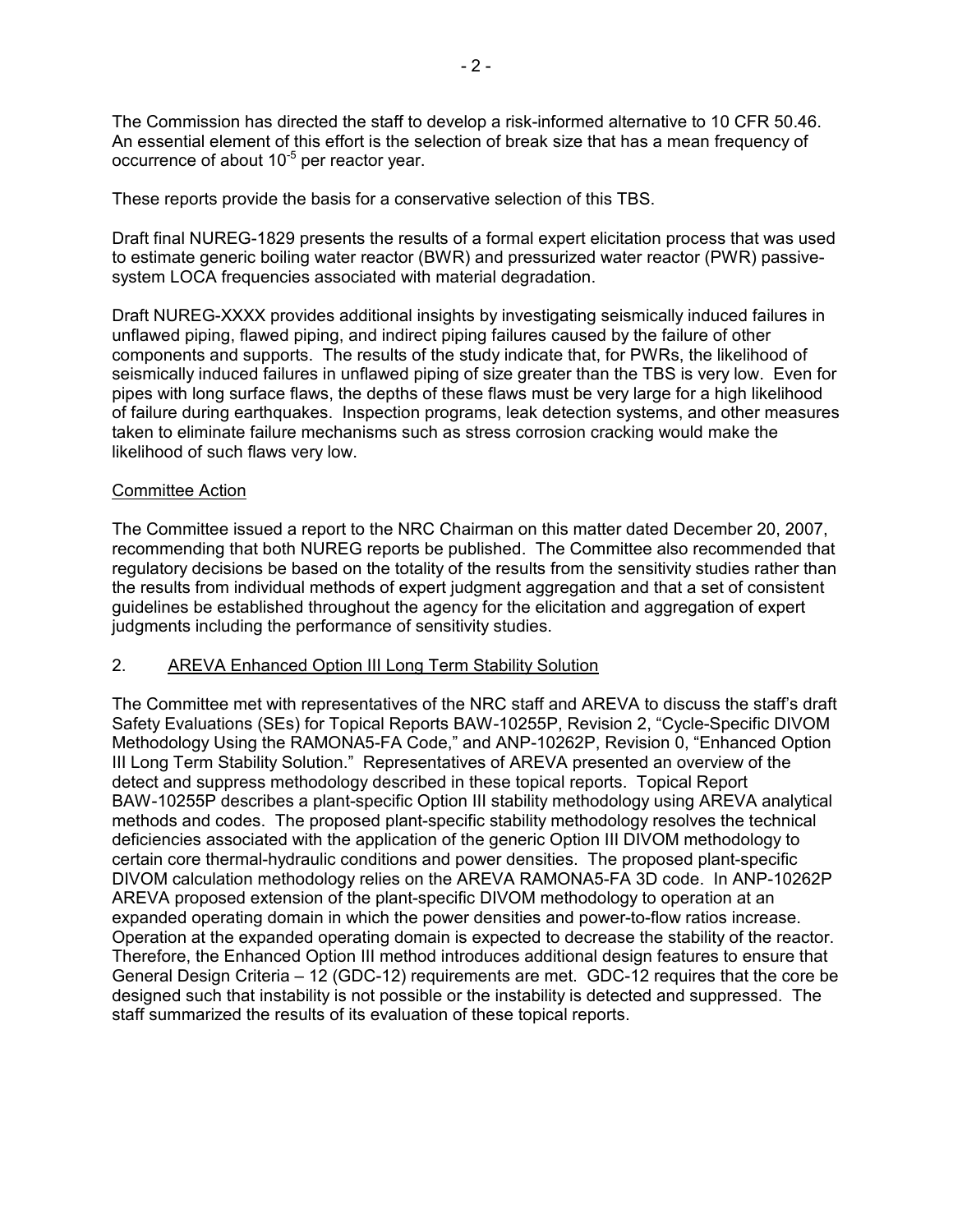## Committee Action

The Committee issued a letter to the Executive Director for Operations on this matter dated December 27, 2007, concluding that the AREVA detect and suppress methodology is acceptable, subject to certain limitations and conditions. The Committee recommended that additional conditions be imposed to address issues regarding the extent and depth of the staff's review of the RAMONA5-FA code, the need for further documentation of the technical bases for the margins added to some of the key instability detect and suppress parameters, and the need for additional assessment of the validation of the RAMONA5-FA calculation based on the steady state dryout correlation.

# 3. State-of-the-Art Reactor Consequence Analysis (SOARCA)

The Committee met with representatives of the NRC staff and the Union of Concerned Scientists (UCS) to discuss the status of staff's efforts associated with the State-of-the-Art Reactor Consequence Analysis (SOARCA) Project. The staff is initially focusing on two sites, Peach Bottom in Pennsylvania, and Surry in Virginia. The staff presented its initial findings of the accident sequence selection, preliminary MELCOR insights, containment performance, and emergency preparedness for these two plants. The staff also presented the various options that it is evaluating for assessment of dose thresholds for latent cancer fatalities. A representative from UCS stated that the UCS is supportive of an authoritative and independent study that improves the technical credibility and accuracy of analyses of the consequences of severe accidents but is concerned that the SOARCA Project does not appear to be on track to fulfill such a role.

## Committee Action

The Committee plans to consider a report on SOARCA during its February 2008 meeting.

### 4. Draft ACRS Report on the NRC Safety Research Program

The ACRS provides the Commission a biennial report, presenting the Committee's observations and recommendations concerning the overall NRC Safety Research Program. During the December 2007 meeting, the Committee discussed its draft 2008 report to the Commission on the NRC Safety Research Program. The committee also discussed the scope of long-term research the agency needs to consider.

### Committee Action

The Committee plans to continue its discussion of the draft ACRS report on the NRC Safety Research Program during its February 2008 meeting.

### 5. Extended Power Uprate Application for the Susquehanna Power Plant

The Committee met with representatives of the NRC staff, Pennsylvania Power and Light (PPL or "the licensee"), and its consultant (AREVA) to discuss the extended power uprate (EPU) application for the Susquehanna Steam Electric Station (SSES) and the associated NRC staff's Safety Evaluation. The PPL application requested that operation of SSES Units 1 and 2 be increased to 3952 MWt, which corresponds to a 20 percent increase from the originally licensed thermal power.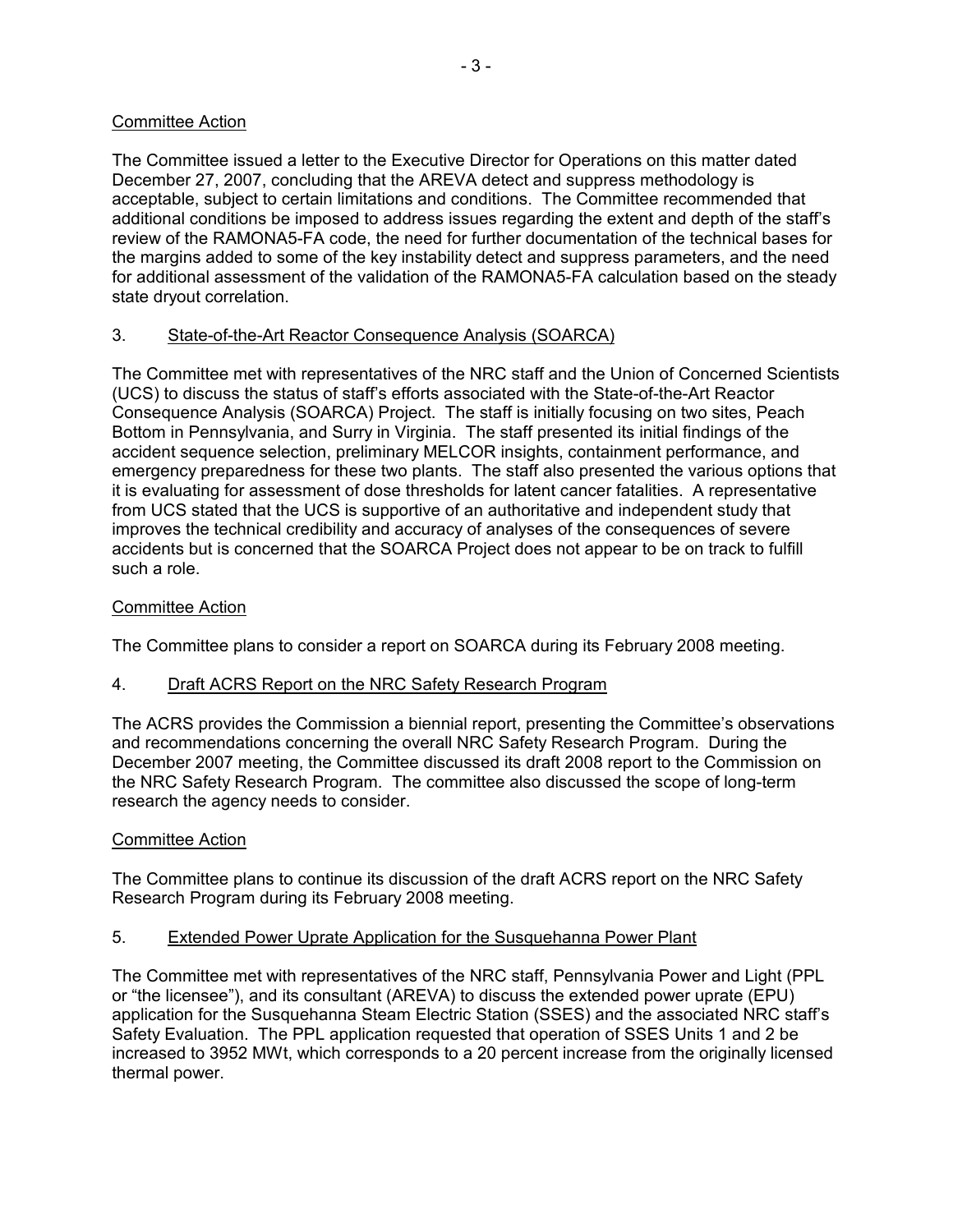The discussions focused on Member concerns regarding the applicability of AREVA analytical methods and codes.

A series of codes based on different void fraction correlations were used to determine the operating limits. Members expressed concern that the measured uncertainties and biases in these correlations were not propagated through the codes to determine their impact on the operating limits. The Members also noted the lack of measured data at higher void fraction. To address these concerns, the licensee and AREVA described the propagation of void fraction uncertainty by replacing the void fraction correlation used in the neutronics method with another correlation. The Members found that this replacement of correlations did not account for the appropriate measurement uncertainty and the uncertainty associated with each code was not propagated.

The Members also expressed concern regarding the potential for pellet-cladding-interaction (PCI) failures since SSES uses conventional nonbarrier fuel. The revised SE did not address PCI failures during slow transients considering the flatter EPU core designs and the associated changes in the KW/ft. The staff noted that PCI failures are not considered as part of the regulatory process.

Members raised issues associated with the adequacy and applicability of the database benchmarking the power distribution uncertainties applied to the safety limit calculations. The revised staff SE increased the power distribution uncertainties to account for the limited validation data and the applicability of the available data.

Members were also concerned with the impact of bypass voiding on the neutron monitoring readings during transient events such as a recirculation pump trip that would result in reduced core flow and higher in-channel and bypass voiding.

#### Committee Action

The Committee issued a report to the NRC Chairman on this matter dated December 20, 2007, recommending that the SSES Units 1 and 2 EPU application be approved subject to the condition that an appropriate margin be added to the operating limit minimum critical power ratio as an interim measure to account for uncertainties in the void fraction correlation and the lack of data for its validation at void fractions above 90 percent. The Committee also recommended that the staff perform a thorough review and assessment of the risk of PCI fuel failures with conventional fuel cladding during anticipated operational occurrences and that Review Standard 001 be improved to include cross referencing of related sections between the power uprate safety analysis report and the staff's SEs.

#### 6. Subcommittee Report on ESBWR

The Chairman of the ESBWR Subcommittee provided a report to the Committee summarizing the results of the November 15, 2007, meeting with the NRC staff and GE-Hitachi to review selected chapters of the staff's Safety Evaluation Report (SER) with Open Items associated with the ESBWR design certification. This meeting focused on Chapter 9 (Auxiliary Systems), Chapter 10 (Steam and Power conversion Systems), Chapter 13 (Conduct of Operations), and Chapter 16 (Technical Specifications).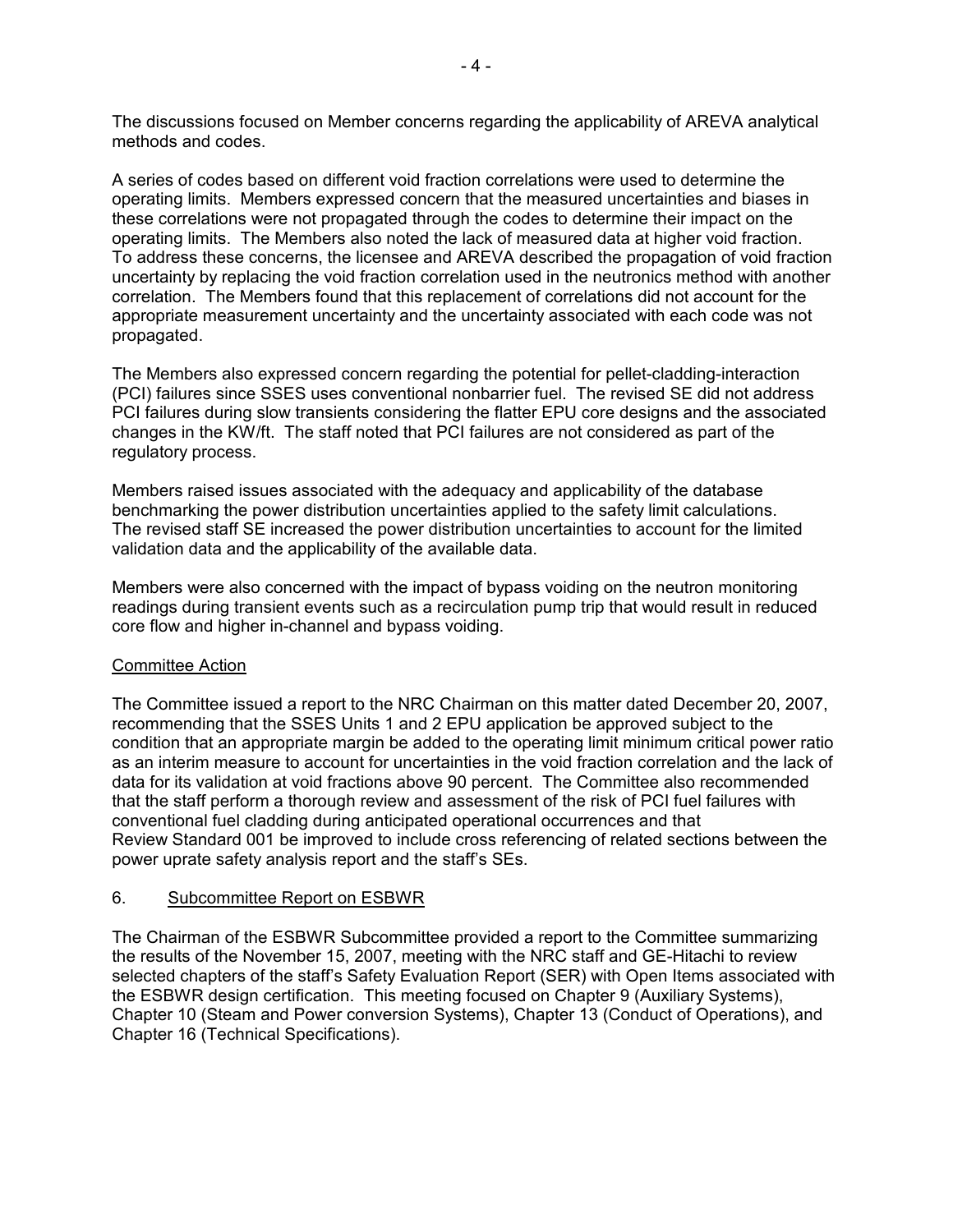## 7. Election of ACRS Officers for CY 2008

The Committee elected William J. Shack as ACRS Chairman, Mario V. Bonaca as ACRS Vice Chairman, and Said Abdel-Khalik as Member-at-Large for the Planning and Procedures Subcommittee for CY 2008.

## RECONCILIATION OF ACRS COMMENTS AND RECOMMENDATIONS/EDO COMMITMENTS

- The Committee considered the EDO's response of November 1, 2007, to comments and recommendations included in the September 26, 2007, ACRS report on the development of a technology-neutral regulatory framework. The Committee plans to continue discussions with the staff on this matter during future ACRS meetings.
- The Committee considered the EDO's response of November 23, 2007, to comments and recommendations included in the October 19, 2007, ACRS letter on the NRC staff's safety assessment of the industry study related to dissimilar metal weld issues in pressurizer nozzles. The Committee decided that it was satisfied with the EDO's response.
- The Committee considered the EDO's response of November 21, 2007, to comments and recommendations included in the October 16, 2007, ACRS report on the NRC staff's Digital Instrumentation and Control (I&C) Systems Project Plan and Interim Staff Guidance. The Committee decided that it was satisfied with the EDO's response.

# OTHER RELATED ACTIVITIES OF THE COMMITTEE

During the period from November 4, 2007, through December 5, 2007, the following Subcommittee meetings were held:

• Thermal-Hydraulic Phenomena - November 14, 2007

The Subcommittee reviewed the staff's draft safety evaluations associated with topical reports BAW-10255P, Revision 2, "Cycle-Specific DIVOM Methodology Using the RAMONA5-FA Code," and ANP-10262P, Revision 0, "Enhanced Option III Long Term Stability Solution."

Power Uprates - November 14, 2007

The Subcommittee reviewed the application by Pennsylvania Power and Light (PPL) for an extended power uprate for SSES Units 1 and 2 and the associated staff's safety evaluation.

 $ESBWR - November 15, 2007$ 

The Subcommittee discussed several SER Chapters with open items associated with the ESBWR design certification application.

Regulatory Policies and Practices - November 16, 2007

The Subcommittee discussed the status of staff's efforts associated with the State-of-the-Art Reactor Consequence Analysis (SOARCA) Project.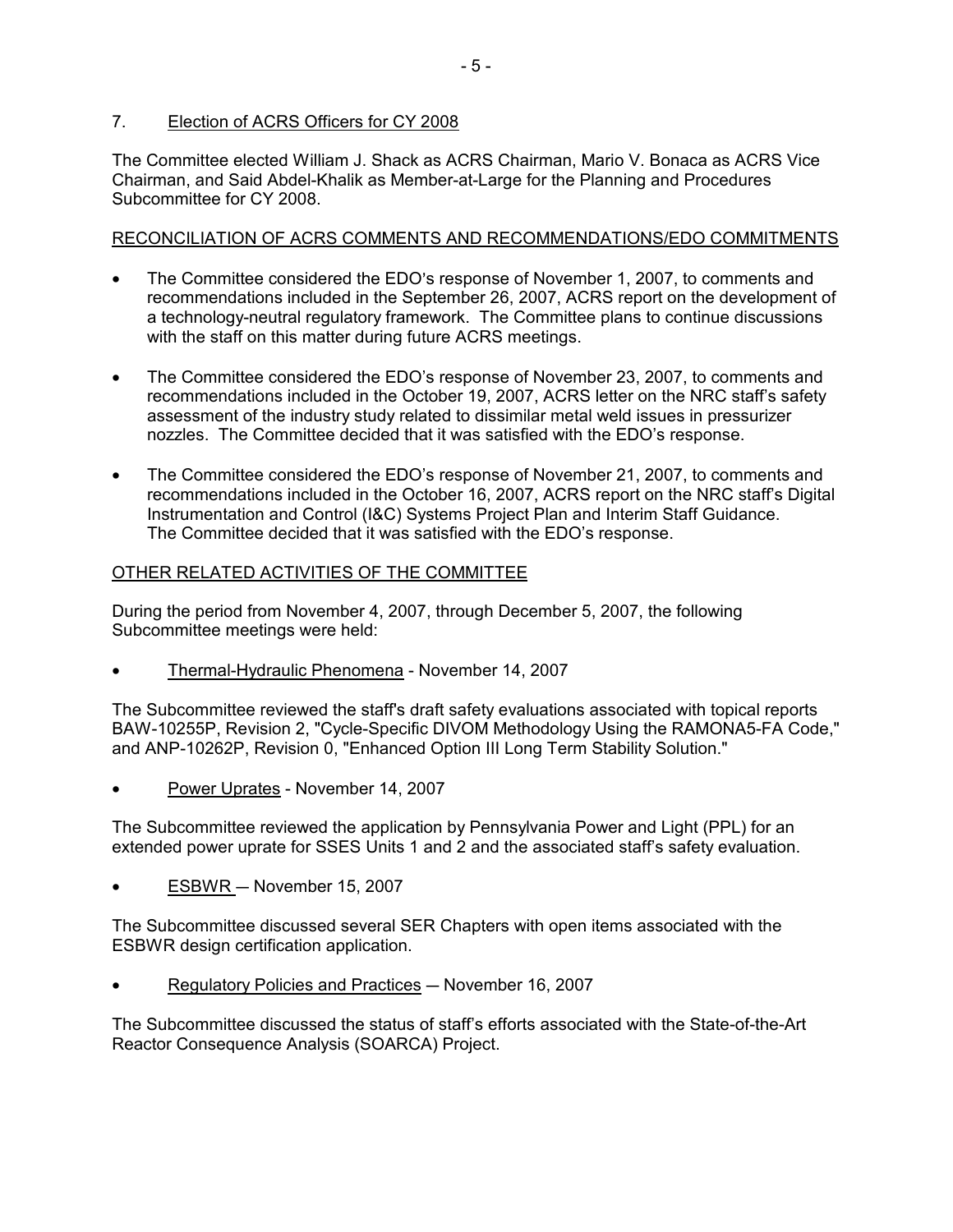• Reliability & Probabilistic Risk Assessment – November 27, 2007

The Subcommittee discussed the Draft Final NUREG-1829, "Estimating Loss-of-Coolant Accident (LOCA) Frequencies Through the Elicitation Process," and Draft NUREG-XXXX, "Seismic Considerations for the Transition Break Size."

 $\bullet$  Planning and Procedures  $-$  December 5, 2007

The Subcommittee discussed proposed ACRS activities, practices, and procedures for conducting Committee business and organizational and personnel matters relating to ACRS and its staff.

 $ABWR - December 5, 2007$ 

The Subcommittee discussed the ABWR design and the South Texas Project Combined License Application.

# LIST OF MATTERS FOR THE ATTENTION OF THE EDO

- The Committee plans to continue its discussion on SOARCA during its February 2008 meeting.
- The Committee plans to continue its discussion of its draft 2008 report to the Commission on the NRC Safety Research Program during its February 2008 meeting.
- The Committee would like the opportunity to review the applicability of the AREVA methodology for operation at the newly proposed General Electric Hitachi expanded domain (MELLLA+), before application to plant-specific submittal.
- The Committee would like the opportunity to review the staff's assessment of the RAMONA5-FA code.
- The Committee plans to continue its review of the staff's SER with Open Items associated with ESBWR design certification during a future meeting.
- The Committee plans to continue its review of the South Texas Project Combined License Application during a future meeting.

### PROPOSED SCHEDULE FOR THE 549th ACRS MEETING

The Committee agreed to consider the following topics during the 549th ACRS meeting, to be held on February 7-9, 2008:

- Final Review of the License Renewal Application for the Vermont Yankee Nuclear Power Station
- Draft Final Revision 1 to Regulatory Guide 1.45 (DG-1173), "Guidance on Monitoring and Responding to Reactor Coolant System Leakage"
- Proposed Licensing Strategy for the Next Generation Nuclear Plant (NGNP)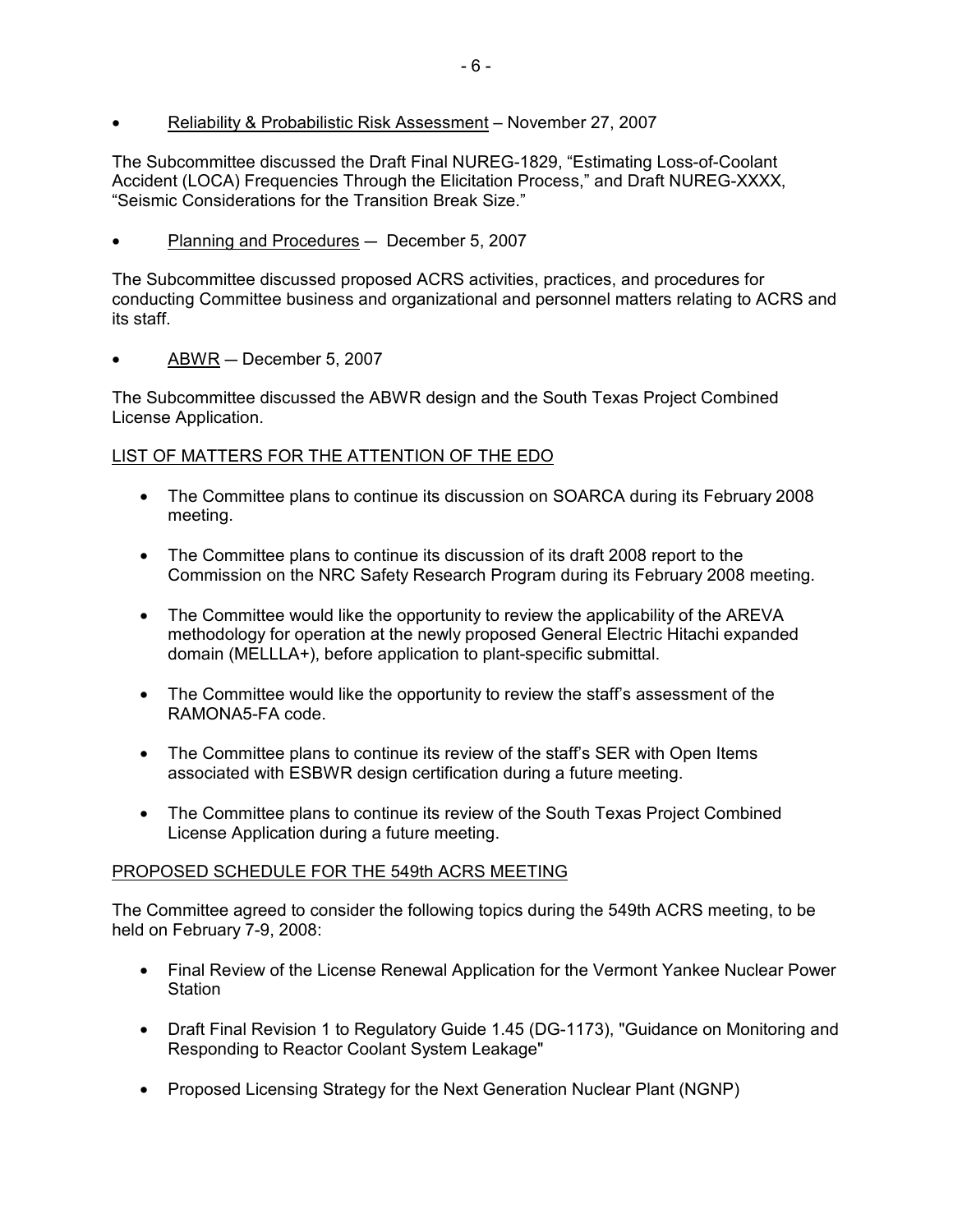- Cable Response to Live Fire (CAROLFIRE) Testing and Fire Model Improvement Program
- Proposed BWR Owners Group (BWROG) Topical Report on Methodology for Calculating Available Net Positive Suction Head (NPSH) for ECCS Pumps
- Draft ACRS Report on the NRC Safety Research Program
- State-of-the-Art Reactor Consequence Analysis (SOARCA) Program

Sincerely,

# */RA/*

William J. Shack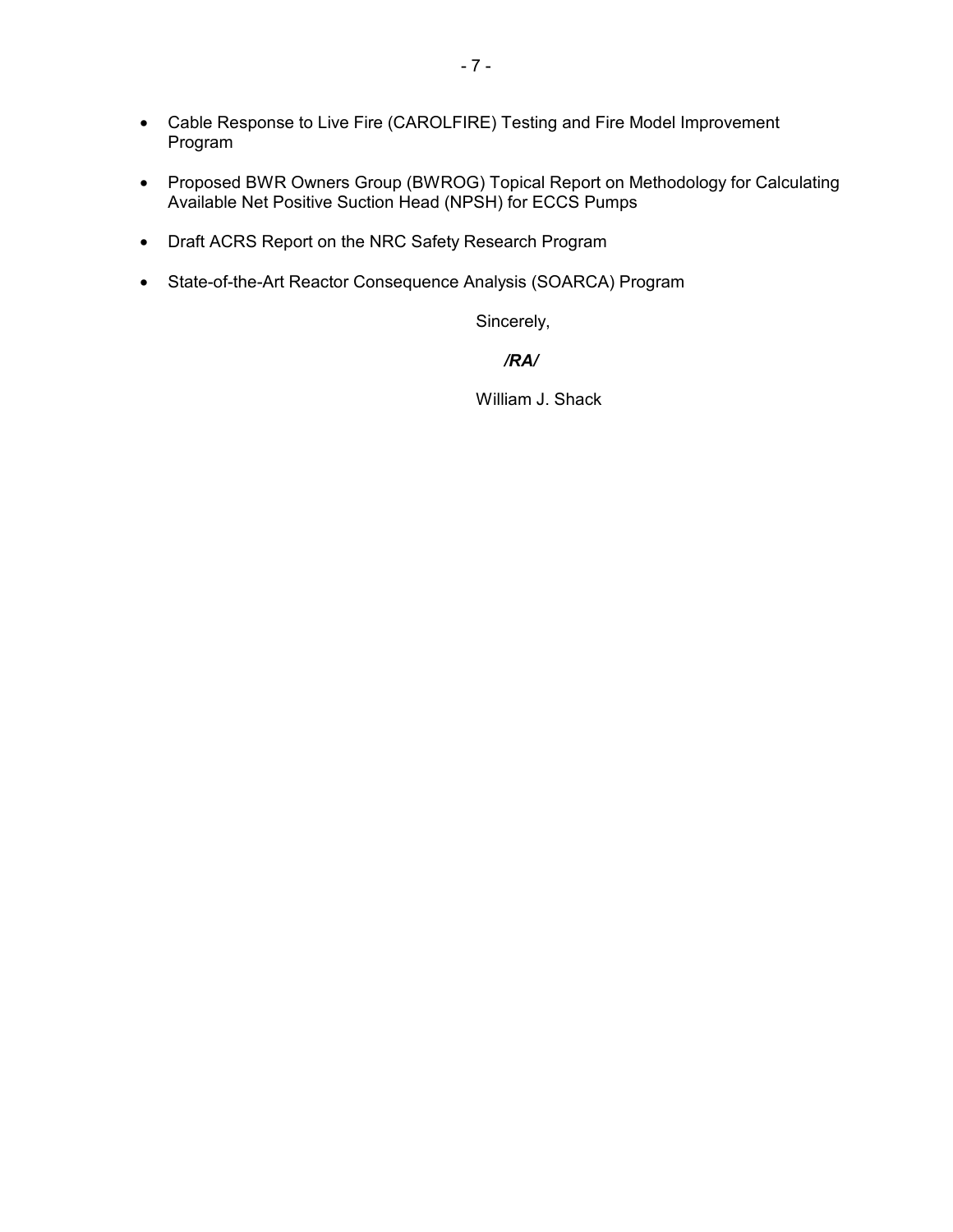- Cable Response to Live Fire (CAROLFIRE) Testing and Fire Model Improvement Program
- Proposed BWR Owners Group (BWROG) Topical Report on Methodology for Calculating Available Net Positive Suction Head (NPSH) for ECCS Pumps
- Draft ACRS Report on the NRC Safety Research Program
- State-of-the-Art Reactor Consequence Analysis (SOARCA) Program

Sincerely,

*/RA/* 

William J. Shack

**Distribution**:

\*\*\*See next page

ML080310319

| <b>OFFICE</b>        | <b>ACRS</b> | <b>SUNSI</b> | <b>ACRS</b> | <b>ACRS</b>        | <b>ACRS</b>         |  |  |
|----------------------|-------------|--------------|-------------|--------------------|---------------------|--|--|
| <b>NAME</b>          | GShukla     | GShukla      | CSantos     | <b>FPGillespie</b> | <b>IFPG for WJS</b> |  |  |
| <b>DATE</b>          | 01/31/08    | 01/31/08     | 02/04/08    | 02/04/08           | 02/04/08            |  |  |
| ACCIAIAL DEAADD AADV |             |              |             |                    |                     |  |  |

**OFFICIAL RECORD COPY**